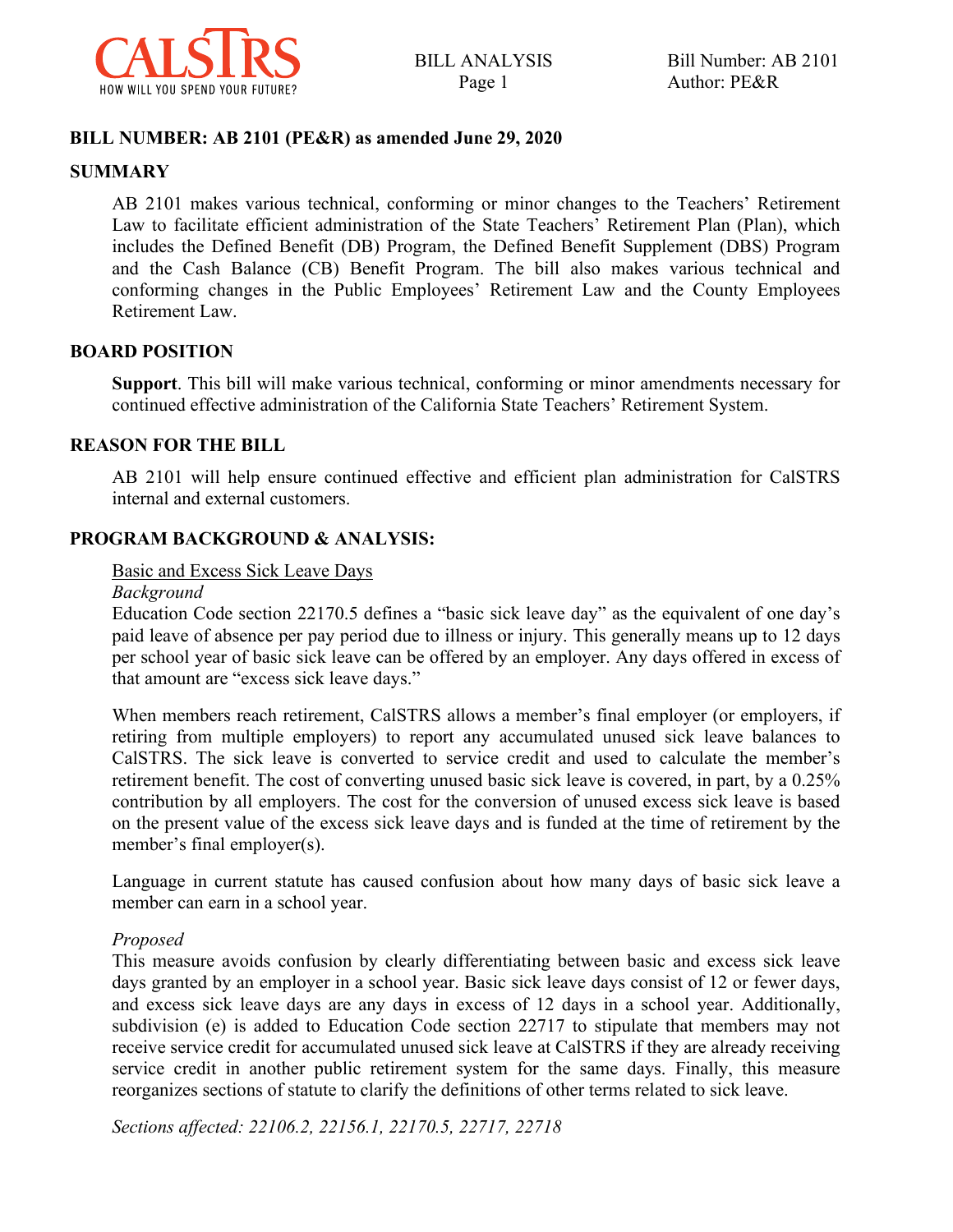# Creditable Service for Audiometrists

# *Background*

The work of audiometrists has historically been creditable to CalSTRS since they were required to be licensed by the Education Code, and employees performing those activities were CalSTRS members. In 2015, the definition of "creditable service" was changed to require that prekindergarten through grade 12 employees must be employed in a position requiring certification by the Commission on Teacher Credentialing in order to perform creditable service. Since the commission does not certify audiometrists, their work was inadvertently omitted from the revised definition.

# *Proposed*

This measure ensures audiometrist service is correctly reported to CalSTRS by clarifying that creditable service includes their work if they hold a certificate of registration issued by the State Department of Health Care Services. Additionally, this proposal reflects the CTC's practice of authorizing employers to determine certification qualifications for certain positions.

# *Sections affected: 22119.5, 26113*

# DB Coverage for State Employees

# *Background*

Current law includes the state as an employer within the DB Program definition of "creditable service." While the state may employ CalSTRS members, those employees retain membership only because of a permissive election, pursuant to Education Code section 22508, not as a result of performing creditable service. Accordingly, the state is not included as an employer in statutes related to mandatory DB membership for educators employed to perform creditable service on a part-time basis or as a substitute. Those provisions specifically require the service to be performed for a school district, community college district or county office of education. Conversely, the section requiring mandatory membership for full-time employees fails to make the same distinction. Additionally, the CB Benefit Program excludes the state as an employer, yet the CB definition of "creditable service" erroneously includes the state. This inconsistent language across statutes creates confusion.

# *Proposed*

This measure improves consistency within the statute by removing the state as an employer within the definition of "creditable service" for both the DB and CB Benefit programs. It also mitigates potential confusion by clarifying that full-time employment in a state agency does not mandate coverage under the DB Program by specifying that mandatory full-time membership only applies to creditable service performed at a school district or county office of education.

*Sections affected: 22119.5, 22501, 26113*

# Obsolete Definition of "Overtime"

# *Background*

Current law defines "overtime;" however, the term is not referenced by any other part of the Teachers' Retirement Law.

# *Proposed*

This measure removes the obsolete definition of "overtime" from the Teachers' Retirement Law.

*Section affected: 22151*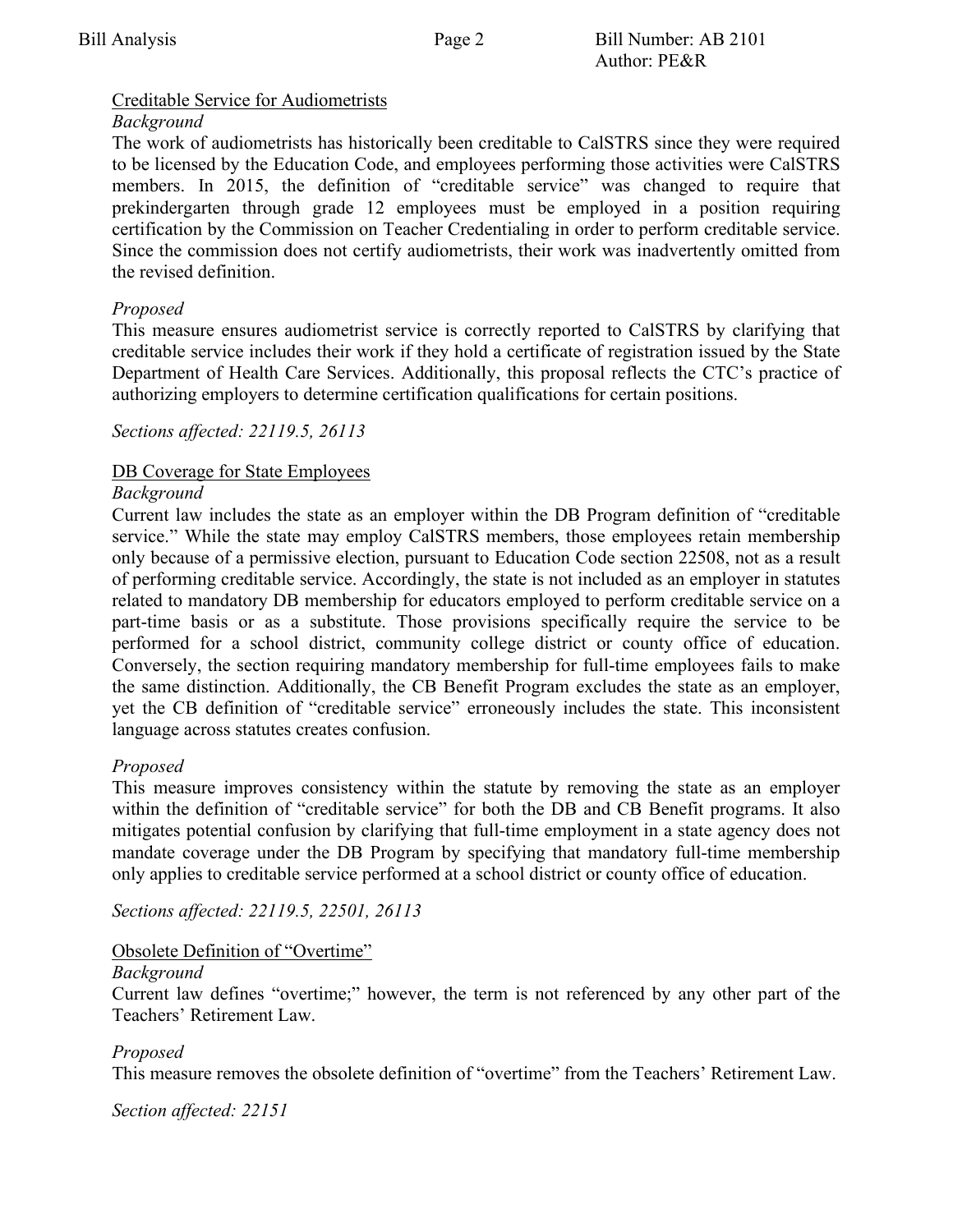# Copies of Retirement System Election Forms

# *Background*

DB Program members can permissively elect continued DB coverage when taking a position that would otherwise be covered by another public retirement system. A member making this election submits the *Retirement System Election* form (ES 372) to their employer. The employer then transmits a copy to the elected retirement system and to the unchosen system as well. Employers are not required to retain a copy of the form.

# *Proposed*

This measure removes the requirement for employers to transmit a copy of the election form to the unchosen retirement system and requires employers to retain a copy of the form. This change alleviates an existing administrative burden for the unchosen system to track and store nonmember data and helps maintain information at the employer level.

# *Section affected: 22509*

# Elected Officer Clarification

# *Background*

Current law grants members service credit for time during which they are on a compensated leave of absence to serve as an elected officer of an employee organization if they meet certain requirements and remit contributions to CalSTRS. Their employer must also remit contributions during the leave. The employer contribution rate for elected officers is the higher of the standard employer contribution rate or the amount necessary to cover the normal cost of the service credit.

The statute is broadly worded to require higher contributions on the creditable compensation that would have been paid for service performed on a full-time basis and does not cover situations in which elected officer duties are performed during a partial leave of absence. In addition, while CalSTRS' practice has been to provide full retirement benefits for the elected officer service, the statute only specifies that elected officers receive service credit for the time they are on leave.

# *Proposed*

This measure clarifies that employers must only remit the higher contribution rate for the percentage of time the member is on a leave of absence to serve as an elected officer. It also acknowledges that members may be on a partial leave of absence and makes clear that members are entitled to all benefits they otherwise would have been due had they not been on leave.

# *Section affected: 22711*

#### CalSTRS Retirement Incentive Program and Postretirement Employment *Background*

Employers participating in the CalSTRS Retirement Incentive Program may provide eligible DB Program members with two years of additional service credit if the member elects to retire during a specific window period. Employers must pay the cost of the benefit and associated administrative fees and demonstrate that the incentive would result in a net savings to the district.

If the member reinstates to active status, receives unemployment during the year after receiving the incentive or takes any job within the district that granted the incentive within five years of retirement, the member will lose the ongoing increase in the benefit. The statute does not address situations in which a member takes a job as an independent contractor or an employee of a third party within the district that granted the incentive, which could also reduce the demonstrated net savings of the district.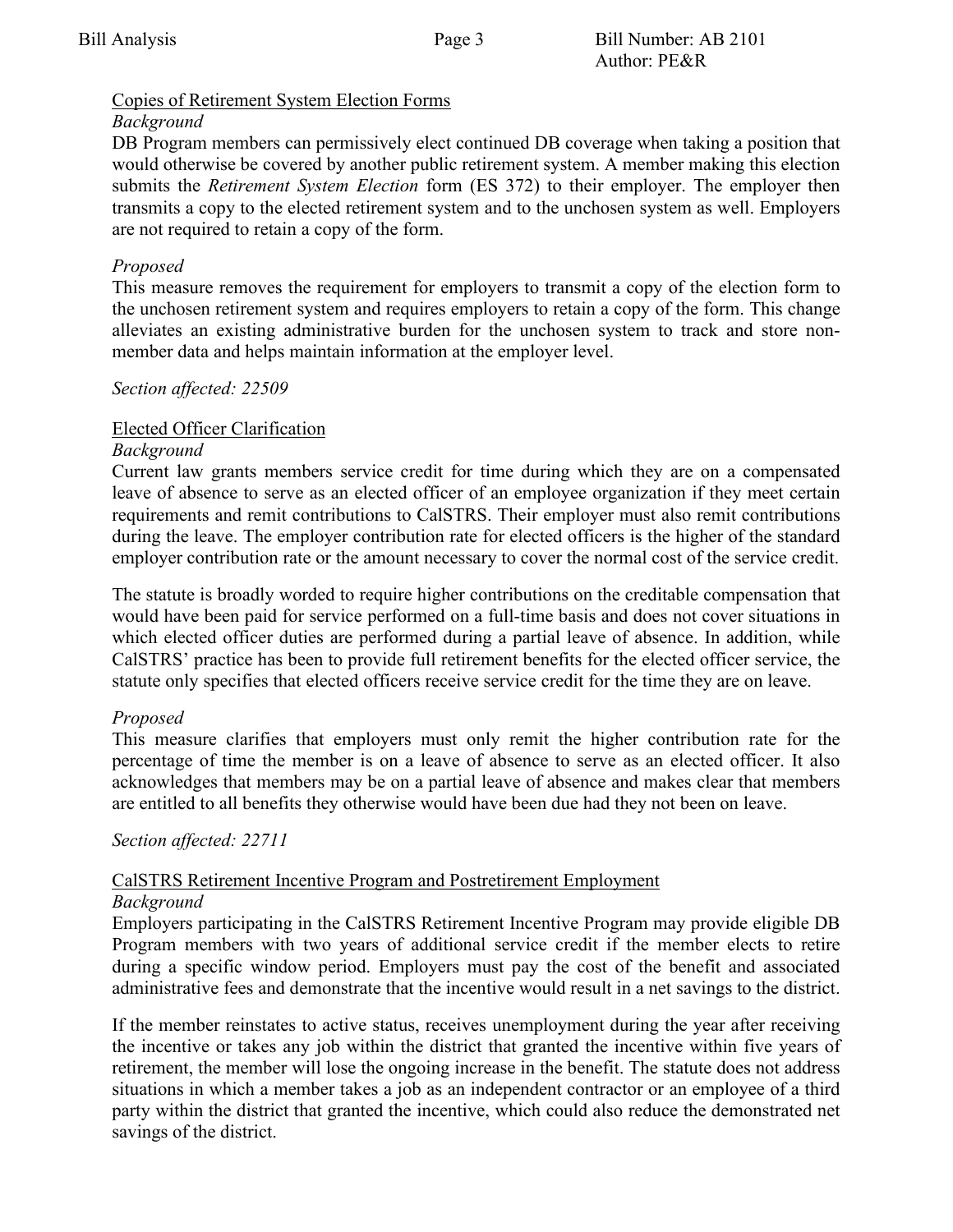# *Proposed*

This measure includes taking any job as an independent contractor or as an employee of a third party working within the district that granted the incentive as situations in which a member will lose the ongoing increase in the benefit, mitigating potential circumstances in which the demonstrated net savings of the district could be affected.

# *Section affected: 22714*

# Crediting Overpayments of Contributions, Penalties and Interest

#### *Background*

CalSTRS collects contributions and assesses penalties and interest on late reporting and late contributions associated with member and participant service. All money received is due for purposes of funding the plan. Instead of refunding, CalSTRS has moved to crediting employers' accounts with any amounts overpaid. Employers are allowed to apply the credits to any outstanding contribution or penalties and interest balance they choose for up to 90 days. After 90 days, CalSTRS applies the credit to any outstanding balance remaining.

# *Proposed*

This measure clarifies that penalties and interest due to the system are additional required contributions and, when received, are treated in the same manner as other contributions, including being applied to any outstanding receivables for either contributions or penalties and interest.

*Sections affected: 23011, 26303.7*

# Benefit Effective Dates

# *Background*

For the DB Program, the benefit effective date for retirement is "no earlier than the date upon which the member completes payment of a service credit purchase." This language is confusing and could be interpreted to allow a member to retire on the same day a service credit purchase is completed. However, a benefit cannot commence until the day after service credit is purchased.

For the CB Benefit Program, all creditable service subject to coverage under the program must be terminated prior to the participant's retirement date. The law does not specify whether a CB participant may backdate the benefit effective date for retirement. However, CalSTRS' disallows backdating as CB benefits are understood to be prospective, and age and service are not factors in the benefit amount.

# *Proposed*

This measure clarifies that DB members must choose a benefit effective date at least one day after a completed service credit purchase. It also clarifies that the CB benefit effective date for retirement cannot be earlier than the first day of the month in which an application is received by the system. These changes eliminate potential confusion regarding appropriate benefit effective dates.

# *Sections affected: 24204, 26801*

# Lump-Sum Benefit Changes

# *Background*

When applying to receive a benefit, DB members and CB participants may elect to receive a DBS distribution or CB termination benefit as a lump sum, partial lump sum or annuity. Under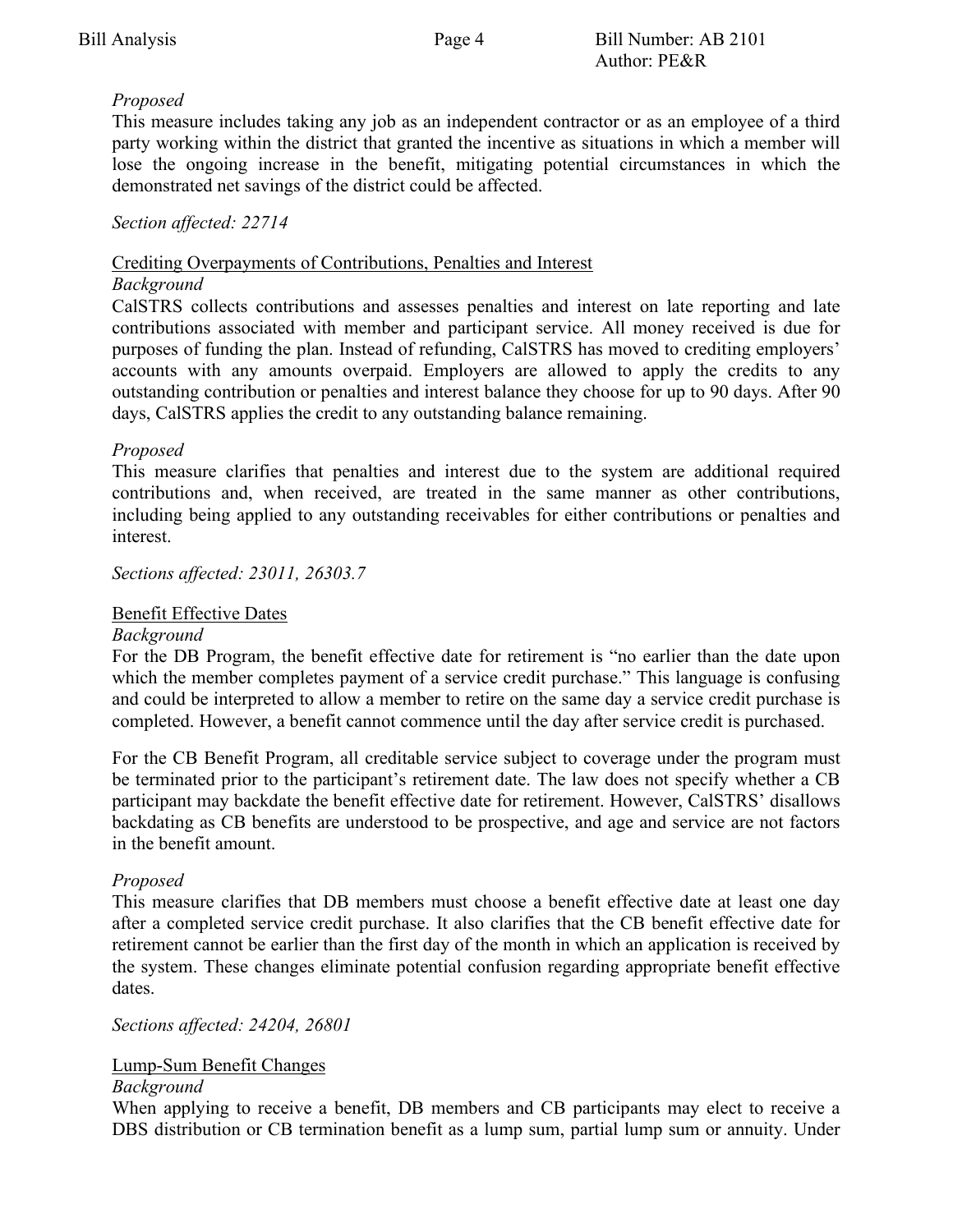current law, DB members can make changes to their retirement application, including their distribution preferences, within 30 days of receiving their first benefit payment. However, current law is silent regarding the timeframe in which members or participants must return their lump-sum distribution to the system prior to CalSTRS paying out the newly chosen distribution type. This creates an administrative burden, as CalSTRS can neither reject nor process requests until the lump-sum distribution has been returned to the system in full.

# *Proposed*

This measure clarifies that DBS and CB lump-sum distributions must be returned within 45 calendar days from the date a request to change distribution type is received by CalSTRS when the request is to change from a lump sum to an annuity. This measure also states that if funds are not received within this period, the request will be cancelled.

# *Sections affected: 24204, 26804*

# Break in Service for Termination Benefits

#### *Background*

Members and participants may receive a DBS or CB termination benefit, which is equal to the sum of the balance of a member's or participant's contributions, the employers' contributions plus any compounded interest and additional earnings credits as of the date the benefit is paid. To ensure a break in service has occurred, these termination benefits are not payable until six months have elapsed since the last day of service was performed. In other benefit payment situations requiring a break in service, the separation period is 180 calendar days.

# *Proposed*

This measure improves consistency within the statute by conforming the DBS and CB break-inservice requirements for termination benefits to other break-in-service statutes by requiring a 180-calendar day separation period, instead of six months, which aids in implementing the new CalSTRS pension administration system.

*Sections affected: 25025, 27204*

# Employment Certification for CB Retirements

# *Background*

When CB participants apply for retirement within one year of the last day they performed service, their employers must certify employment termination on a form. CalSTRS is implementing a new pension administration system that will allow employers to provide this information electronically.

# *Proposed*

This measure clarifies employers can certify employment termination in a "format" prescribed by the system, which includes electronic formats planned for the new CalSTRS pension administration system.

# *Section affected: 26803*

# CB Retirement Application Change Requests

#### *Background*

While Education Code section 24204 details the process for making changes to DB retirement applications, current law is silent on permissible changes to CB retirement applications. In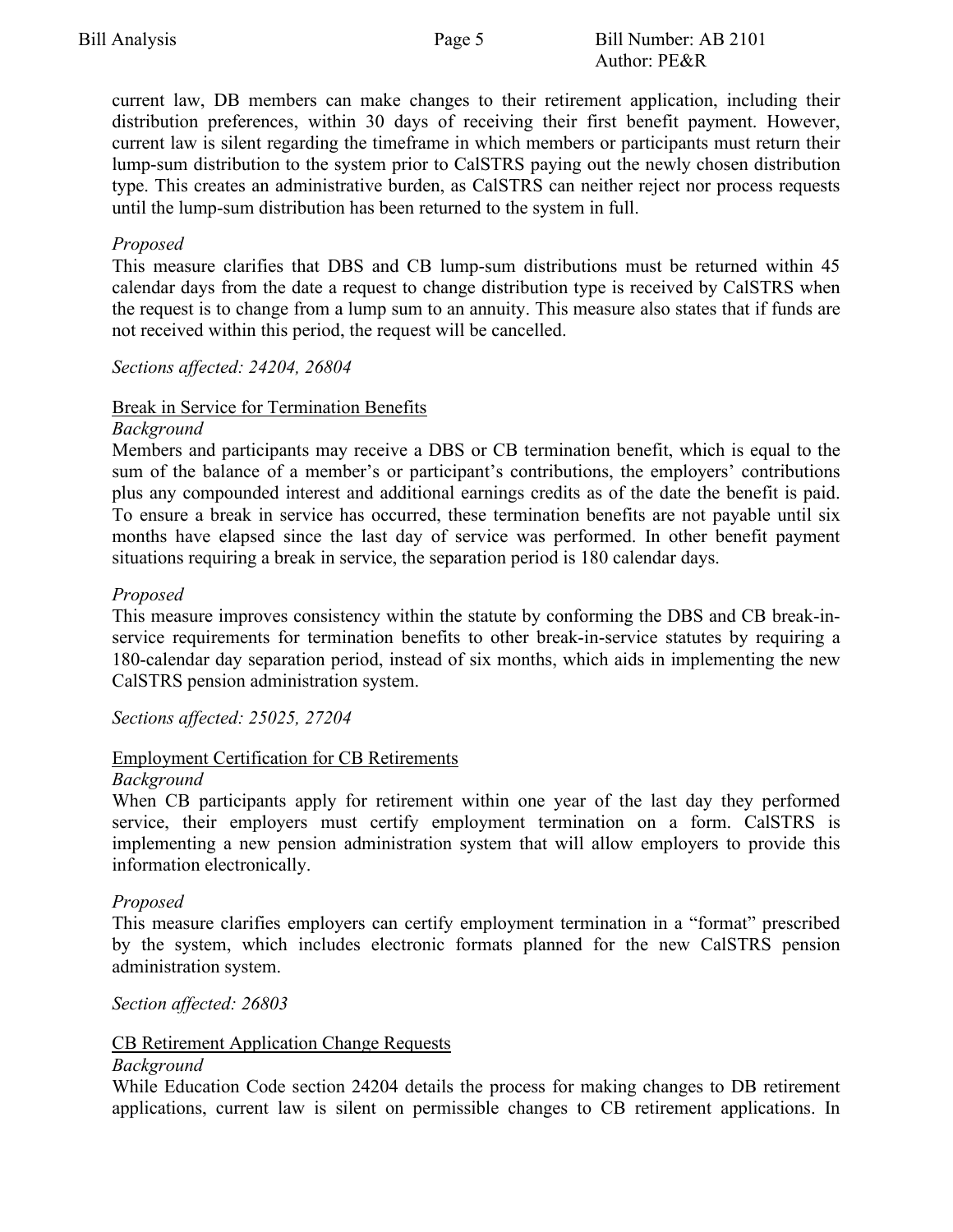practice, changes to CB retirement applications are only accepted if a participant's application has not yet been processed.

# *Proposed*

Consistent with the DB Program, this measure specifies that participants may change or cancel a CB retirement application provided the request is received at the system's headquarters no later than 30 days from, and repayment of any benefits paid occurs within 45 days of the issue date of, the participant's initial benefit payment. This change reduces system vulnerability as existing practice potentially yields inconsistent treatment of participants' change requests.

# *Section affected: 26804*

# CB Annuity Termination

# *Background*

Current law allows CB annuity recipients to self-terminate their annuity, reinstate as a participant and resume contributing to the CB Benefit Program. Unlike DB members, CB participants are not able to choose a specific annuity termination date. Currently, the termination date is the first day of the month designated by the participant.

# *Proposed*

This measure affords greater flexibility to CB participants by aligning the CB annuity termination process with the DB process and allowing participants to terminate their annuity on any date they designate, provided the termination date is no earlier than the first day of the month in which CalSTRS receives the request. This measure also provides a process by which participants can cancel or change a CB reinstatement request after submitting the request. Finally, this measure removes a redundant reference to the calculation of CB annuities in situations when a member previously cancelled an annuity and subsequently re-retires. The calculation is already described in Education Code section 26808.

*Sections affected: 26808, 26810* 

# **LEGISLATIVE HISTORY**

SB 647 (Harmer, Chapter 89, Statutes of 1974) established procedures for members to convert unused sick leave into additional service credit at the time of retirement.

AB 1298 (Ducheny, Chapter 592, Statutes of 1995) authorized CalSTRS to establish a voluntary cash balance retirement plan to serve part-time public school employees.

AB 3221 (Gallegos, Chapter 383, Statutes of 1996) amended the process and time limit for electing CalSTRS membership and provided that, upon changing employment, retirement coverage defaults to the retirement system the new employment would normally be under.

AB 2765 (PER&SS Committee, Chapter 965 Statutes of 1998) deleted the provision providing for mandatory membership unless otherwise excluded and, instead, required that any person employed to perform creditable service on a full-time basis who is not already a member of the DB Program becomes a member as of the first day of employment.

SB 1074 (PE&R Committee, Chapter 939, Statutes of 1999) codified regulations pertaining to sick leave following merger of the DB Program and the CB Benefit Program.